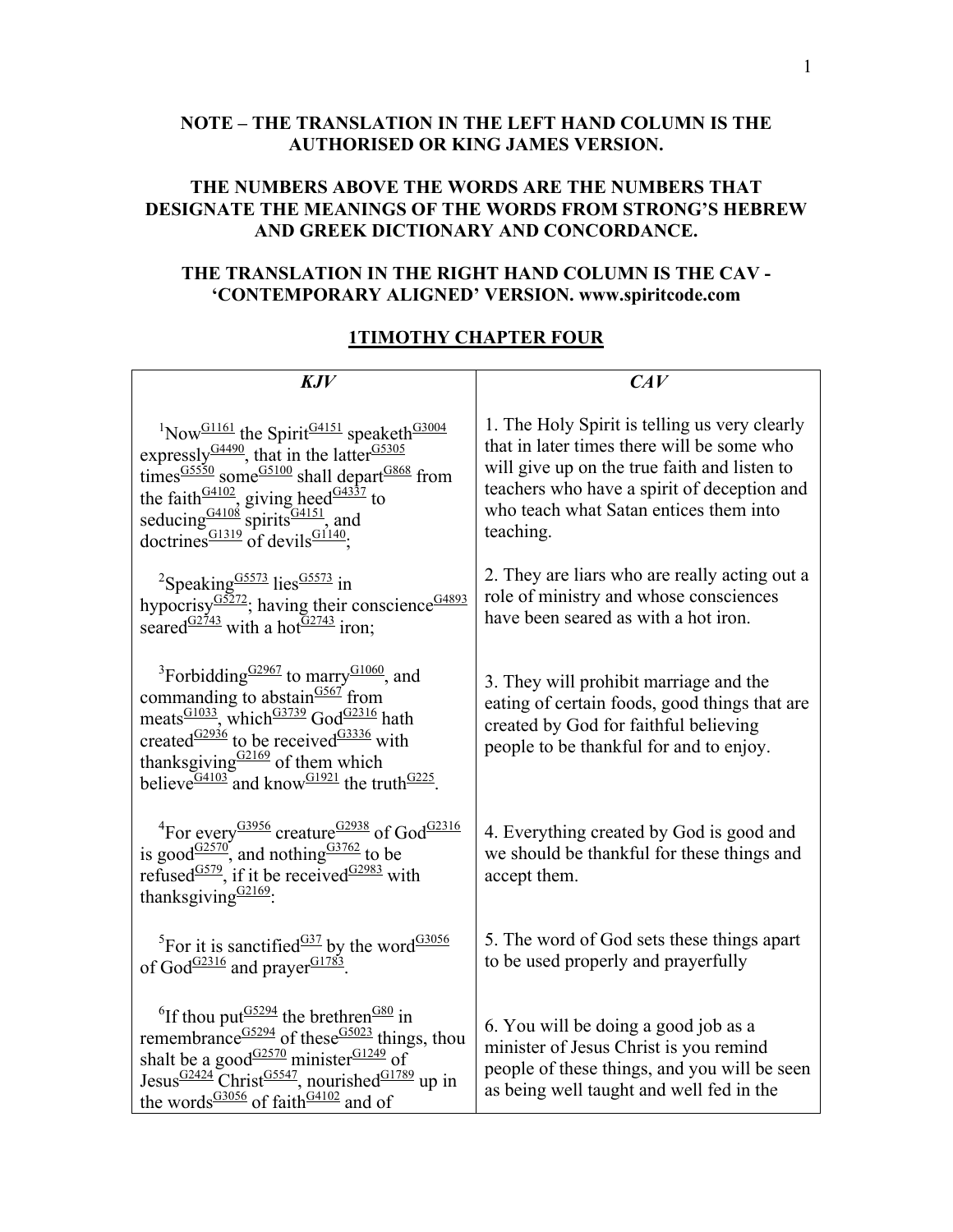| good $\frac{G2570}{G28277}$ , whereunto $\frac{G3739}{G28277}$ , whereunto $\frac{G3739}{G2877}$                                                                                                                                                                                                                                                                                                                                                              | word of faith and the sound doctrine that                                                                                                                                                                                                                |
|---------------------------------------------------------------------------------------------------------------------------------------------------------------------------------------------------------------------------------------------------------------------------------------------------------------------------------------------------------------------------------------------------------------------------------------------------------------|----------------------------------------------------------------------------------------------------------------------------------------------------------------------------------------------------------------------------------------------------------|
| thou hast attained <sup>G3877</sup> .                                                                                                                                                                                                                                                                                                                                                                                                                         | you have learned to live.                                                                                                                                                                                                                                |
| <sup>7</sup> But refuse <sup>G3868</sup> profane <sup>G952</sup> and old <sup>G1126</sup><br>wives $\frac{101126}{61126}$ fables $\frac{63454}{61126}$ , and exercise $\frac{61128}{61126}$<br>thyself $\frac{G4572}{2}$ rather unto godliness $\frac{G2150}{2}$ .                                                                                                                                                                                            | 7. Don't listen to over-the-top stories with<br>strange religious undertones, but stay<br>spiritually fit and strong.                                                                                                                                    |
| <sup>8</sup> For bodily $\frac{G4984}{G2225}$ exercise $\frac{G1129}{G11}$<br>profiteth $\frac{G5624}{G262076}$ little $\frac{G3641}{G5624}$ ; but<br>godliness $\frac{G2150}{G}$ is profitable $\frac{G5624}{G}$ unto<br>all <sup>G3956</sup> things, having $\frac{G2192}{G}$ promise $\frac{G1860}{G}$ of<br>the life <sup>G2222</sup> that now $\frac{G3568}{15}$ , and of that<br>which is to come $\frac{G3195}{2}$ .                                   | 8. Physical exercise might last for a little<br>while and be good for some things now,<br>but spiritual fitness is good for all things<br>always, and prepares you to live an eternal<br>quality of life now, and in the life to come.                   |
| <sup>9</sup> This <sup>G3588</sup> is a faithful <sup>G4103</sup> saying <sup>G3056</sup><br>and worthy <sup>G514</sup> of all <sup>G3956</sup> acceptation <sup>G594</sup> .                                                                                                                                                                                                                                                                                 | 9. There is no doubting what I have just<br>said and everybody should accept that truth<br>completely.                                                                                                                                                   |
| <sup>10</sup> For therefore <sup>G1519-G5124</sup> we both <sup>G2532</sup><br>labour $\frac{G2872}{G}$ and suffer reproach $\frac{G3679}{G}$ ,<br>because $\frac{G3754}{9}$ we trust $\frac{G1679}{9}$ in the living $\frac{G2198}{9}$<br>God <sup>G2316</sup> , who <sup>G3739</sup> is the Saviour $\frac{G4990}{G}$ of<br>all <sup>G3956</sup> men <sup>G444</sup> , specially <sup>G3122</sup> of those that<br>believe $\frac{G4103}{2}$ .              | 10. This is the kind of life we give<br>ourselves for tirelessly – we get criticized<br>and abused for promoting it, because we<br>trust totally in the living God who brings<br>salvation to everyone, but to a greater<br>degree those who have faith. |
| <sup>11</sup> These <sup>G5023</sup> things command <sup>G3853</sup> and<br>teach $\frac{G1321}{2}$                                                                                                                                                                                                                                                                                                                                                           | 11. Proclaim these things and get people to<br>live them                                                                                                                                                                                                 |
| <sup>12</sup> Let no <sup>G3367</sup> man <sup>G3367</sup> despise <sup>G2706</sup> thy<br>youth <sup><math>\frac{G3503}{2}</math></sup> ; but be thou an example $\frac{G5179}{2}$ of<br>the believers <sup><math>\frac{G4103}{2}</math></sup> , in word <sup><math>\frac{G3056}{2}</math></sup> , in<br>conversation $\frac{G391}{G}$ , in charity $\frac{G26}{G}$ , in<br>spirit <sup>G4151</sup> , in faith <sup>G4102</sup> , in purity <sup>G47</sup> . | 12. Don't let anyone put you down because<br>you are a young man, but instead lead the<br>way by being an example to believers in<br>what you say, and how you live, in<br>showing love, in fervent spirituality, and in<br>living a pure life.          |
| $13$ Till <sup>G2193</sup> I come <sup>G2064</sup> , give<br>attendance $\frac{G4337}{G}$ to reading $\frac{G320}{G}$ , to exhortation $\frac{G3874}{G}$ , to doctrine $\frac{G1319}{G}$ .                                                                                                                                                                                                                                                                    | 13. Until I get there I want you to be<br>diligent in your reading, in your<br>encouragement of others, and in your<br>doctrinal teaching                                                                                                                |
| <sup>14</sup> Neglect <sup>G272</sup> not the gift <sup>G5486</sup> that is in<br>thee, which $63739$ was given $61325$ thee by<br>prophecy <sup>G4394</sup> , with the laying $\frac{G1936}{G1936}$ on $\frac{G1936}{G1936}$<br>of the hands <sup>G5495</sup> of the presbytery <sup>G4244</sup> .                                                                                                                                                           | 14. Don't neglect your spiritual gifting,<br>which was imparted and confirmed in you<br>With the laying on of hands of the<br>prophetic ministry in the church.                                                                                          |
| <sup>15</sup> Meditate <sup>G3191</sup> upon these <sup>G5023</sup> things;                                                                                                                                                                                                                                                                                                                                                                                   |                                                                                                                                                                                                                                                          |